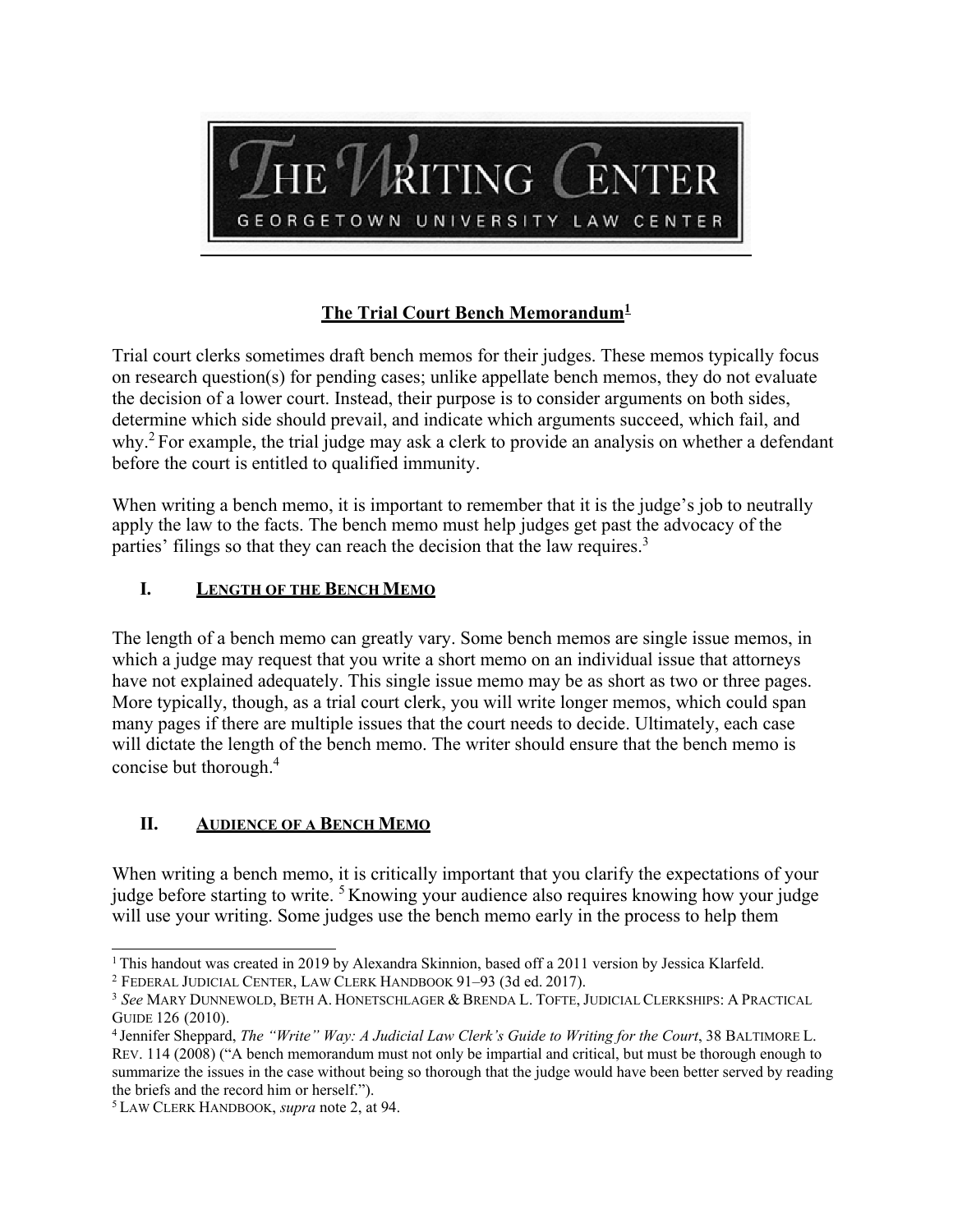develop an overall picture of the case or specific issues within the case; others read the bench memo last, once the facts and arguments are clear in their mind.<sup>[6](#page-1-0)</sup>

## **III. LARGE-SCALE ORGANIZATION**

Trial court bench memos closely mirror the [large-scale organization of a traditional legal memo.](https://www.law.georgetown.edu/wp-content/uploads/2019/08/Tips-for-Effective-Organization.pdf) They consist of  $(1)$  a heading;  $(2)$  the question presented;  $(3)$  the brief answer;  $(4)$  the facts before the court; (5) a discussion of the legal analysis; and (6) the clerk's ultimate conclusion and recommendation on how the judge should rule.

#### **IV. DIFFERENCES BETWEEN A TRIAL COURT BENCH MEMO AND A TRADITIONAL LEGAL PRACTICE MEMO**

A key distinction between a trial court bench memo and traditional practitioner's memo is in the tone. Whereas traditional memos strive to predict and/or advise what the likely outcome of a legal question will be, the clerk is recommending a course of action for the judge. Therefore, the trial court bench memo should be more authoritative in both the discussion and conclusion:

|                   | <b>TRADITIONAL LEGAL PRACTICE</b>      | <b>BENCH MEMO</b>                             |
|-------------------|----------------------------------------|-----------------------------------------------|
|                   | <b>MEMO</b>                            |                                               |
|                   | Like the departing employee in         | Ms. Skinnion closely resembles the            |
|                   | Perry who made valuable client         | employee in <i>Perry</i> who left the antique |
|                   | connections, Ms. Skinnion gained       | shop after years of making close,             |
|                   | knowledge of Hanson's Farm's           | personal connections with clients.            |
|                   | clients' and developed close           | During her employment at Hanson's             |
|                   | relationships with them. Her           | Farm, Ms. Skinnion gained                     |
| <b>DISCUSSION</b> | perspective will likely induce         | knowledge of clients and developed a          |
|                   | clients to follow her to Davis         | strong rapport with them. These               |
|                   | Farmland.                              | connections will induce Hanson's              |
|                   |                                        | clients to follow her to Davis                |
|                   |                                        | Farmland.                                     |
|                   | A court will likely uphold the non-    | This court should enforce the non-            |
|                   | competition clause because             | competition clause against the                |
|                   | Hanson's Farm can demonstrate          | Defendant, Ms. Skinnion. The clause           |
|                   | that the clause does not restrict Ms.  | does not restrict Ms. Skinnion any more       |
|                   | Skinnion any more than necessary       | than necessary to protect Hanson's            |
|                   | to protect its business. The clause is | Farm's business. The provision is             |
|                   | crucial to preserve the Farm's client  | crucial for the preservation of Hanson's      |
| <b>CONCLUSION</b> | base and business strategy from        | Farm's client base and business strategy      |
|                   | manipulation by an employee in         | against employees in whom it invested         |
|                   | whom it invested and trained.          | and trained. Moreover, because the            |
|                   | Moreover, because the scope of the     | scope of the covenant's time and              |
|                   | covenant's time and location           | location restraints does not impede Ms.       |
|                   | restraints does not impede Ms.         | Skinnion's ability to earn a living,          |
|                   | Skinnion's ability to earn a living,   | Hanson's Farm can show the clause             |

<span id="page-1-0"></span><sup>6</sup> *See* DUNNEWOLD, HONETSCHLAGER & TOFTE, *supra* note 3, at 127.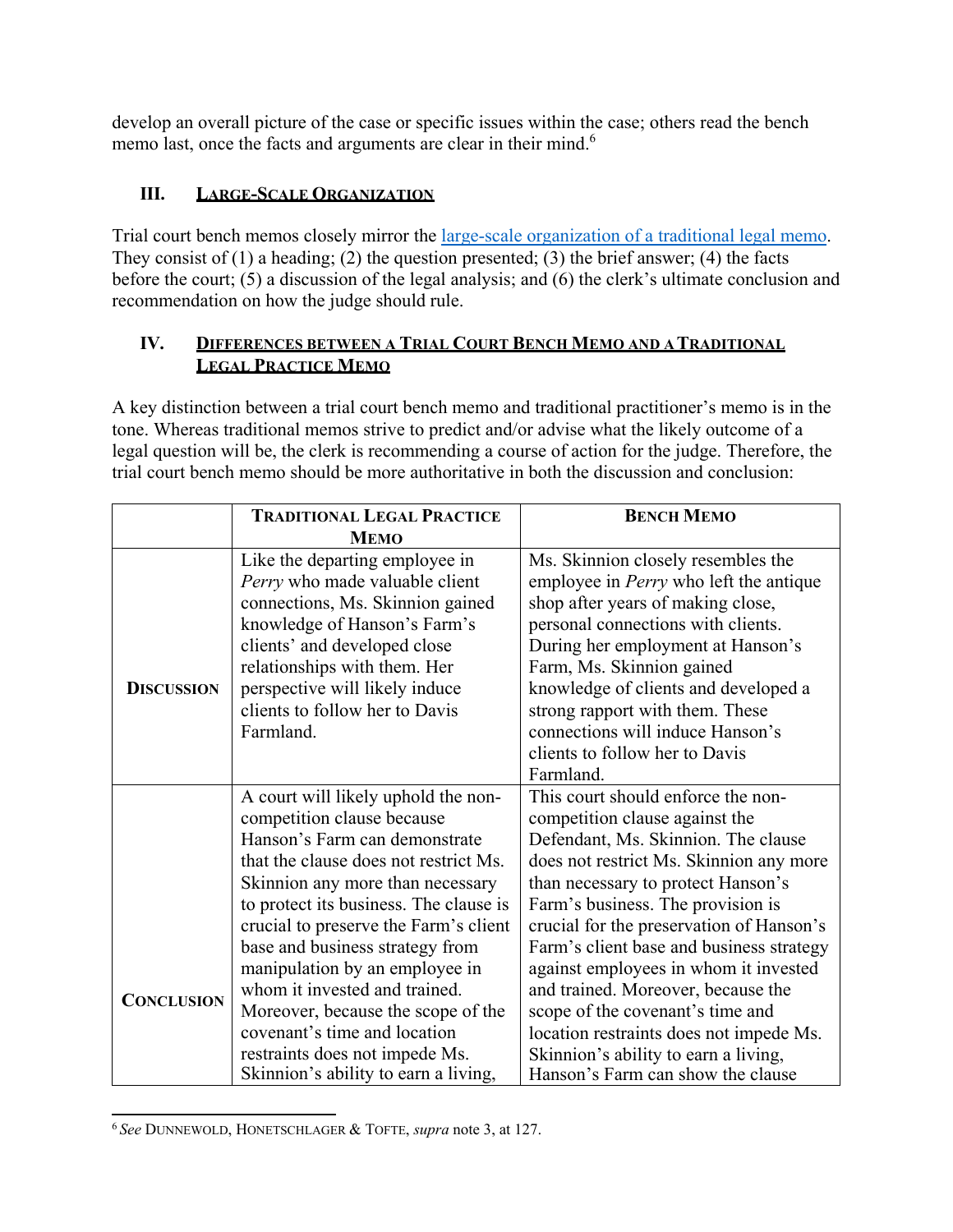| Hanson's Farm can show the clause     | does not unreasonably restrict her      |
|---------------------------------------|-----------------------------------------|
| does not unreasonably restrict her    | interest. For these reasons, this court |
| interests. For these reasons, a court | should hold that the clause is          |
| will likely rule the clause is        | enforceable and reasonably necessary    |
| enforceable and reasonably            | for Hanson's Farm's protection, ruling  |
| necessary for Hanson Farm's           | in favor of the Plaintiff.              |
| protection.                           |                                         |

The discussion section of a trial court bench memo operates differently than a traditional legal memo in two more mechanical ways: use of quotation and the structure of addressing each party's arguments.

# **A. Explanation of Case Law**

Depending on the judge's preferences, it may be more appropriate to liberally quote case law throughout the discussion section of a bench memo than in a traditional legal memo. Whereas reader-friendly paraphrasing is often appropriate for case explanations in a traditional memo, the purpose of a trial court bench memo is to inform the judge of pre-existing case law and how it informs the question before the court. Therefore, it may be helpful to include more quotations to include key language from various sources in one memo for the judge:

|                  | <b>TRADITIONAL MEMO</b>              | <b>BENCH MEMO</b>                               |
|------------------|--------------------------------------|-------------------------------------------------|
|                  | In <i>Wood</i> , the court upheld a  | In <i>Wood</i> , the court upheld a covenant to |
|                  | covenant that prevented a farrier    | prevent a farrier from establishing a rival     |
|                  | from leaving his post and setting up | horseshoeing practice. The court                |
| <b>QUOTATION</b> | a competitive practice. The court    | reasoned that the apprentice "progressed        |
| <b>EXAMPLES</b>  | emphasized that the farrier should   | rapidly from the apprenticeship stage"          |
|                  | not be able to take advantage of his | during his employment, because the              |
|                  | employer's training and become a     | "appellant did indeed teach respondent          |
|                  | competitor, as the employer tutored  | the trade or art of horseshoeing."              |
|                  | him from an apprentice to a near     | Accordingly, the court wrote that the           |
|                  | expert.                              | farrier "should not be able to capitalize"      |
|                  |                                      | on his employer's tutelage to become a          |
|                  |                                      | primary competitor."                            |

## **B. Structure of the Discussion**

The discussion section of a bench memo will depend on the issue before the court, but in general should take the following steps. First, it should roadmap the overarching issue(s) to be analyzed, and indicate a high-level recommendation from the beginning. For each issue, it should then include a detailed section on the applicable legal standards, explanation of the case law, and an application of that law to the facts of the case.

The discussion section should also thoroughly address each party's arguments. This is a deeper dive than the recognition and anticipation of possible counterarguments made in a traditional memo. Using the parties' pleadings to frame this section can be helpful. There are multiple ways